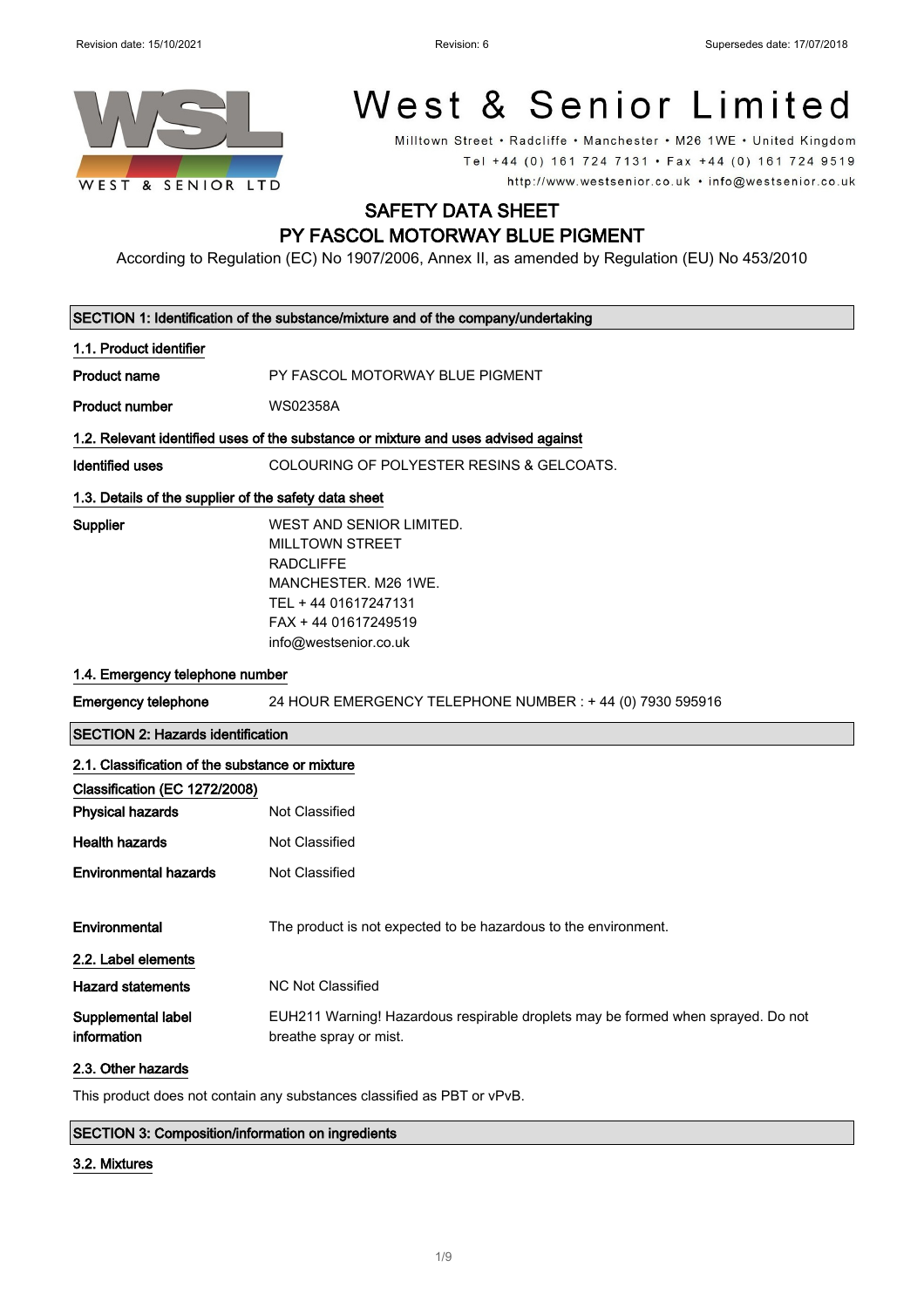| <b>BARIUM SULPHATE</b>                 |                                                                                                                                                                                                                                         | 30-60%                                               |  |
|----------------------------------------|-----------------------------------------------------------------------------------------------------------------------------------------------------------------------------------------------------------------------------------------|------------------------------------------------------|--|
| CAS number: 7727-43-7                  | EC number: 231-784-4                                                                                                                                                                                                                    | REACH registration number: 01-<br>2119491274-35-0001 |  |
| Classification<br>Not Classified       |                                                                                                                                                                                                                                         |                                                      |  |
| <b>TITANIUM DIOXIDE</b>                |                                                                                                                                                                                                                                         | 10-30%                                               |  |
| CAS number: 13463-67-7                 | EC number: 236-675-5                                                                                                                                                                                                                    | REACH registration number: 01-<br>2119489379-17-0000 |  |
| Classification<br>Not Classified       |                                                                                                                                                                                                                                         |                                                      |  |
|                                        | The full text for all hazard statements is displayed in Section 16.                                                                                                                                                                     |                                                      |  |
| <b>Composition comments</b>            | This mixture contains ≥ 1% Titanium Dioxide (CAS 13463-67-7) The Annex VI classification of<br>Titanium Dioxide does not apply to this mixture according to its Note 10. No other disclosure<br>required under the latest EC Directives |                                                      |  |
| <b>SECTION 4: First aid measures</b>   |                                                                                                                                                                                                                                         |                                                      |  |
| 4.1. Description of first aid measures |                                                                                                                                                                                                                                         |                                                      |  |
| <b>General information</b>             | No specific recommendations. If in doubt, get medical attention promptly.                                                                                                                                                               |                                                      |  |
| Inhalation                             | Move affected person to fresh air at once. Get medical attention if any discomfort continues.                                                                                                                                           |                                                      |  |
| Ingestion                              | Never give anything by mouth to an unconscious person. Do not induce vomiting. Rinse<br>mouth thoroughly with water. Give plenty of water to drink. Get medical attention if any<br>discomfort continues.                               |                                                      |  |
| Skin contact                           | Remove affected person from source of contamination. Get medical attention if irritation<br>persists after washing.                                                                                                                     |                                                      |  |
| Eye contact                            | Remove any contact lenses and open eyelids wide apart. Continue to rinse for at least 15<br>minutes. Continue to rinse for at least 15 minutes. Get medical attention if any discomfort<br>continues.                                   |                                                      |  |
|                                        | 4.2. Most important symptoms and effects, both acute and delayed                                                                                                                                                                        |                                                      |  |
| <b>General information</b>             | Get medical attention if any discomfort continues.                                                                                                                                                                                      |                                                      |  |
| Inhalation                             | No specific symptoms known.                                                                                                                                                                                                             |                                                      |  |
| Ingestion                              | No specific symptoms known.                                                                                                                                                                                                             |                                                      |  |
| Skin contact                           | No specific symptoms known.                                                                                                                                                                                                             |                                                      |  |
| Eye contact                            | No specific symptoms known.                                                                                                                                                                                                             |                                                      |  |

### 4.3. Indication of any immediate medical attention and special treatment needed

| Notes for the doctor | No specific recommendations. |
|----------------------|------------------------------|
|                      |                              |

# SECTION 5: Firefighting measures

# 5.1. Extinguishing media

Suitable extinguishing media The product is not flammable. Use fire-extinguishing media suitable for the surrounding fire.

Unsuitable extinguishing media Do not use water jet as an extinguisher, as this will spread the fire.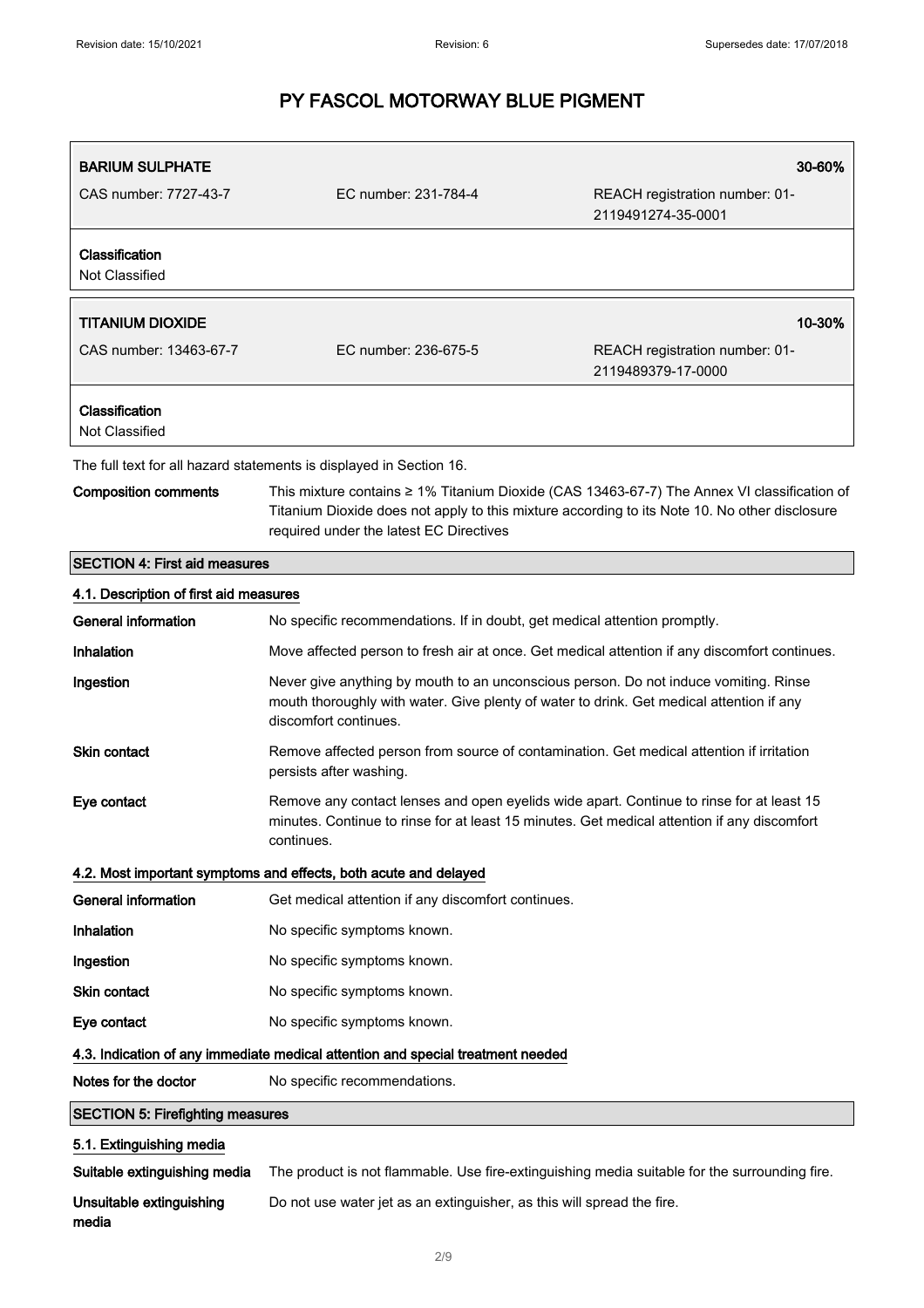|                                                           | 5.2. Special hazards arising from the substance or mixture                                                                                                                                                                                                  |
|-----------------------------------------------------------|-------------------------------------------------------------------------------------------------------------------------------------------------------------------------------------------------------------------------------------------------------------|
| Specific hazards                                          | No unusual fire or explosion hazards noted.                                                                                                                                                                                                                 |
| <b>Hazardous combustion</b><br>products                   | Heating may generate flammable vapours. Vapours may form explosive mixtures with air.                                                                                                                                                                       |
| 5.3. Advice for firefighters                              |                                                                                                                                                                                                                                                             |
| Protective actions during<br>firefighting                 | No specific firefighting precautions known.                                                                                                                                                                                                                 |
| Special protective equipment<br>for firefighters          | Wear positive-pressure self-contained breathing apparatus (SCBA) and appropriate protective<br>clothing.                                                                                                                                                    |
| <b>SECTION 6: Accidental release measures</b>             |                                                                                                                                                                                                                                                             |
|                                                           | 6.1. Personal precautions, protective equipment and emergency procedures                                                                                                                                                                                    |
| <b>Personal precautions</b>                               | Avoid heat, flames and other sources of ignition. Provide adequate ventilation.                                                                                                                                                                             |
| 6.2. Environmental precautions                            |                                                                                                                                                                                                                                                             |
| <b>Environmental precautions</b>                          | Avoid the spillage or runoff entering drains, sewers or watercourses.                                                                                                                                                                                       |
| 6.3. Methods and material for containment and cleaning up |                                                                                                                                                                                                                                                             |
| Methods for cleaning up                                   | Stop leak if possible without risk. Absorb in vermiculite, dry sand or earth and place into<br>containers. Avoid the spillage or runoff entering drains, sewers or watercourses.                                                                            |
| 6.4. Reference to other sections                          |                                                                                                                                                                                                                                                             |
| Reference to other sections                               | For waste disposal, see section 13.                                                                                                                                                                                                                         |
| <b>SECTION 7: Handling and storage</b>                    |                                                                                                                                                                                                                                                             |
|                                                           |                                                                                                                                                                                                                                                             |
| 7.1. Precautions for safe handling                        |                                                                                                                                                                                                                                                             |
| Usage precautions                                         | Wear suitable protective equipment for prolonged exposure and/or high concentrations of<br>vapours, spray or mist. Take precautionary measures against static discharges. Contaminated<br>rags and cloths must be put in fireproof containers for disposal. |
|                                                           | 7.2. Conditions for safe storage, including any incompatibilities                                                                                                                                                                                           |
| Storage precautions                                       | Store in tightly-closed, original container in a dry, cool and well-ventilated place. Keep<br>separate from food, feedstuffs, fertilisers and other sensitive material.                                                                                     |
| 7.3. Specific end use(s)                                  |                                                                                                                                                                                                                                                             |
| Specific end use(s)                                       | The identified uses for this product are detailed in Section 1.2.                                                                                                                                                                                           |
| <b>SECTION 8: Exposure controls/Personal protection</b>   |                                                                                                                                                                                                                                                             |
| 8.1. Control parameters                                   |                                                                                                                                                                                                                                                             |
| Occupational exposure limits<br><b>BARIUM SULPHATE</b>    |                                                                                                                                                                                                                                                             |
|                                                           | Long-term exposure limit (8-hour TWA): 4 mg/m <sup>3</sup> respirable dust<br>Long-term exposure limit (8-hour TWA): 10 mg/m <sup>3</sup> inhalable dust                                                                                                    |

EH40 WEL, Time Weighted Average (TWA):, Inhalable dust. 10 mg/m3, 8 h EH40 WEL, Time Weighted Average (TWA):, Respirable dust. 4 mg/m3, 8 h

# CARBON BLACK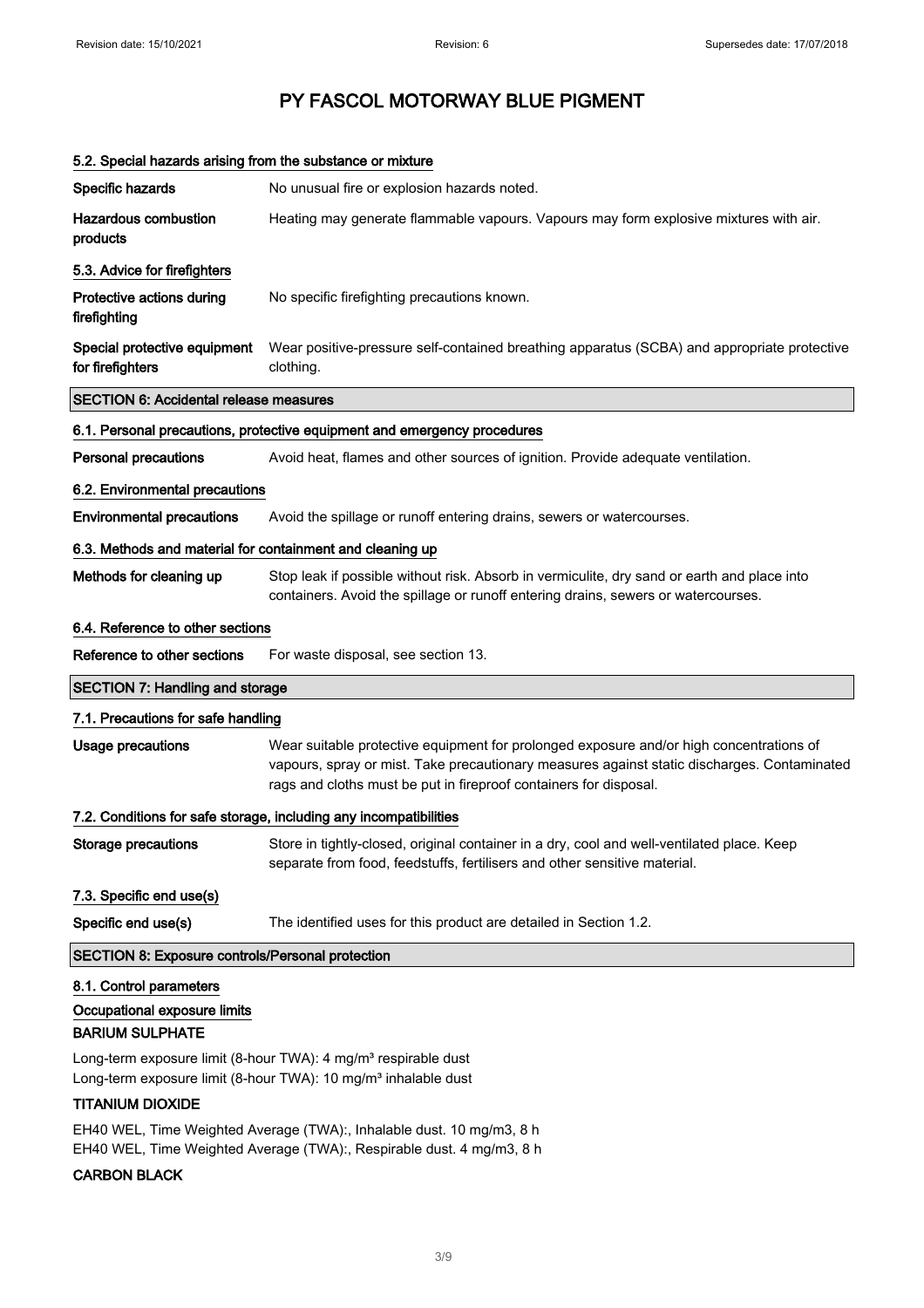Argentina 3.5, TWA Australia 3.0, TWA, inhalable Belgium 3.6, TWA Brazil 3.5, TWA Canada (Ontario) 3.0 TWA, inhalable China 4.0, TWA 8.0, TWA, STEL (15 min) Colombia 3.0, TWA, inhalable Czech Republic 2.0, TWA Egypt 3.5, TWA Finland 3.5, TWA; 7.0, STEL France – INRS 3.5, TWA/VME inhalable Germany – BeKGS527 0.5, TWA, respirable; 2.0, TWA, inhalable (DNEL values) Hong Kong 3.5, TWA Indonesia 3.5, TWA/NABs Ireland 3.5, TWA; 7.0, STEL Italy 3.5, TWA, inhalable Japan – MHLW 3.0 Japan – SOH 4.0, TWA; 1.0, TWA, respirable Korea 3.5, TWA Malaysia 3.5, TWA Mexico 3.5, TWA Russia 4.0, TWA Spain 3.5, TWA (VLA-ED) Sweden 3.0, TWA United Kingdom 3.5, TWA, inhalable; 7.0, STEL, inhalable EU REACH DNEL 2.0, TWA, inhalable; 0.5, TWA respirable United States 3.5, TWA, OSHA-PEL 3.0, TWA, ACGIH-TLV®, inhalable 3.5, TWA, NIOSH-REL

# C.I. PIGMENT VIOLET 23 (C.I.151319)

EH40 WEL, Time Weighted Average (TWA):, Inhalable dust. 10 mg/m3, 8 h EH40 WEL, Time Weighted Average (TWA):, Respirable dust. 4 mg/m3, 8 h

### silica (quartz)

Long-term exposure limit (8-hour TWA): WEL 2.4 mg/m<sup>3</sup> respirable dust Long-term exposure limit (8-hour TWA): WEL 6 mg/m<sup>3</sup> inhalable dust WEL = Workplace Exposure Limit.

Ingredient comments No exposure limits known for ingredient(s).

### BARIUM SULPHATE (CAS: 7727-43-7)

| <b>DNEL</b> | Workers - Inhalation; Long term systemic effects: 10 mg/m <sup>3</sup><br>Workers - Inhalation; Long term local effects: 10 mg/m <sup>3</sup><br>Consumer - Inhalation; Long term systemic effects: 10 mg/m <sup>3</sup><br>Consumer - Oral: Long term systemic effects: 13000 mg/kg |
|-------------|--------------------------------------------------------------------------------------------------------------------------------------------------------------------------------------------------------------------------------------------------------------------------------------|
| <b>PNEC</b> | Fresh water; 115 µg/l<br>STP: 62.2 mg/l<br>Sediment (Freshwater); 600.4 mg/kg<br>Soil: 207.7 mg/kg                                                                                                                                                                                   |

### TITANIUM DIOXIDE (CAS: 13463-67-7)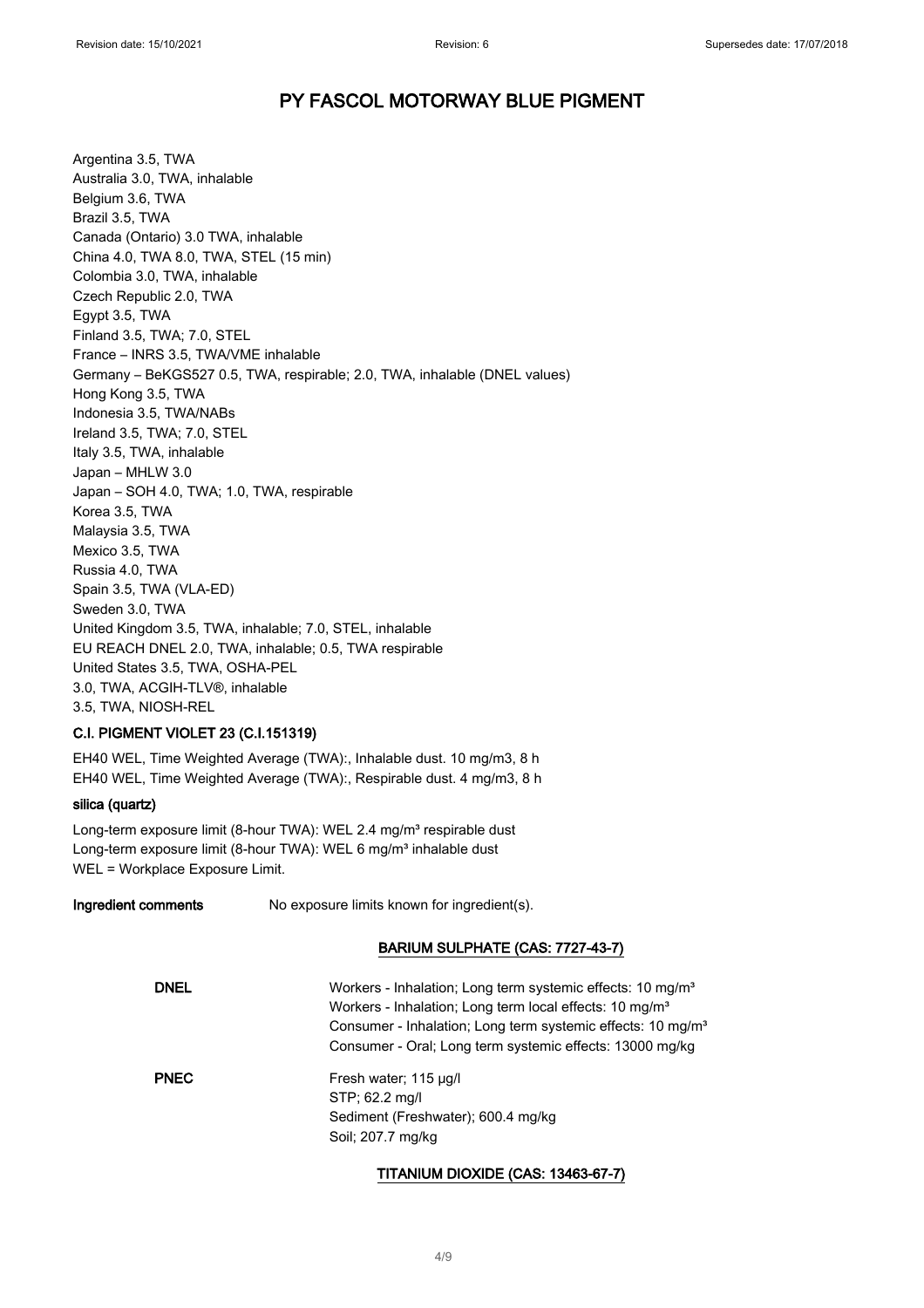| <b>DNEL</b>                         | Workers - Inhalation; Long term local effects: 10 mg/m <sup>3</sup><br>Professional - Inhalation; Long term local effects: 10 mg/m <sup>3</sup><br>Consumer - Oral; Long term systemic effects: 700 mg/kg/day                                                                                                                            |
|-------------------------------------|------------------------------------------------------------------------------------------------------------------------------------------------------------------------------------------------------------------------------------------------------------------------------------------------------------------------------------------|
| <b>PNEC</b>                         | marine water; 0.0184 mg/l<br>Fresh water; 0.184 mg/l<br>Intermittent release; 0.193 mg/l<br>STP; 100 mg/l<br>Sediment, marine water; 100 mg/kg<br>Sediment, Fresh water; 1000 mg/kg<br>Soil; 100 mg/kg                                                                                                                                   |
|                                     | <b>CARBON BLACK (CAS: 1333-86-4)</b>                                                                                                                                                                                                                                                                                                     |
| <b>DNEL</b>                         | Workers - Inhalation; Long term : $0.5$ mg/m <sup>3</sup> , respirable fraction<br>Workers - Inhalation; Long term : 2 mg/m <sup>3</sup> , inhalable fraction                                                                                                                                                                            |
|                                     | Trimethylolpropane (CAS: 77-99-6)                                                                                                                                                                                                                                                                                                        |
| <b>DNEL</b>                         | Workers - Inhalation; Long term systemic effects: 3.3 mg/m <sup>3</sup><br>Workers - Dermal; Long term systemic effects: 0.94 mg/kg<br>Consumer - Inhalation; Long term systemic effects: 0.58 mg/m <sup>3</sup><br>Consumer - Dermal; Long term systemic effects: 0.34 mg/kg<br>Consumer - Oral; Long term systemic effects: 0.34 mg/kg |
| 8.2. Exposure controls              |                                                                                                                                                                                                                                                                                                                                          |
| Protective equipment                |                                                                                                                                                                                                                                                                                                                                          |
| Appropriate engineering<br>controls | No specific ventilation requirements.                                                                                                                                                                                                                                                                                                    |
| Eye/face protection                 | Eyewear complying with an approved standard should be worn if a risk assessment indicates<br>eye contact is possible. The following protection should be worn: Chemical splash goggles or<br>face shield.                                                                                                                                |
| Hand protection                     | Chemical-resistant, impervious gloves complying with an approved standard should be worn if<br>a risk assessment indicates skin contact is possible.                                                                                                                                                                                     |
| Other skin and body<br>protection   | Wear appropriate clothing to prevent any possibility of skin contact.                                                                                                                                                                                                                                                                    |
| Hygiene measures                    | Do not smoke in work area. Wash at the end of each work shift and before eating, smoking<br>and using the toilet. Wash promptly if skin becomes contaminated. Promptly remove any<br>clothing that becomes contaminated. Use appropriate skin cream to prevent drying of skin.                                                           |

# SECTION 9: Physical and chemical properties

# 9.1. Information on basic physical and chemical properties

| Appearance      | Viscous liquid. or Coloured paste. |
|-----------------|------------------------------------|
| Colour          | Various colours.                   |
| Odour           | Aromatic.                          |
| Odour threshold | No information available.          |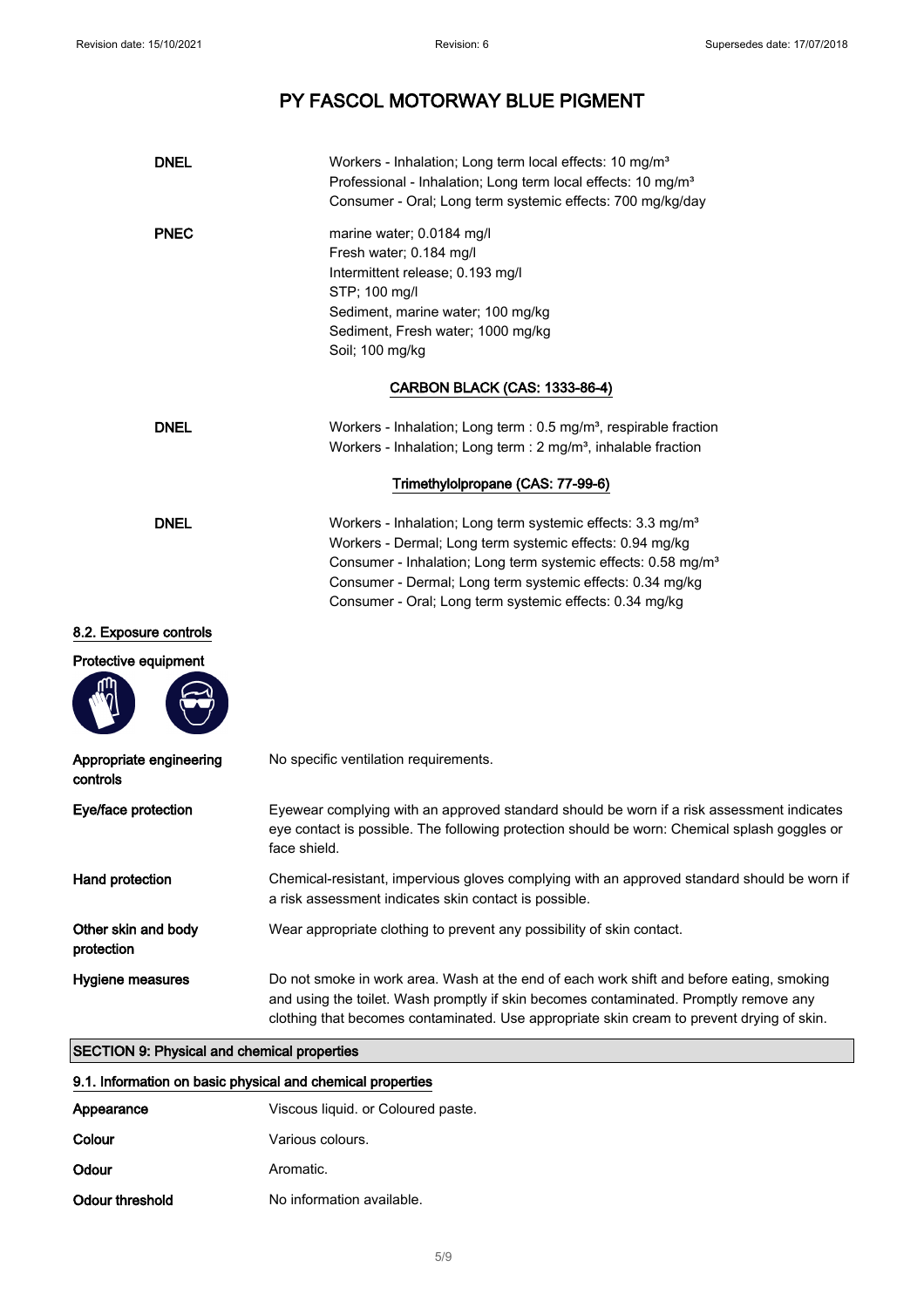| рH                                              | No information available.                                                                                |
|-------------------------------------------------|----------------------------------------------------------------------------------------------------------|
| <b>Melting point</b>                            | No information available.                                                                                |
| Initial boiling point and range                 | No information available.                                                                                |
| Flash point                                     | $>65^{\circ}$ C                                                                                          |
| <b>Evaporation rate</b>                         | No information available.                                                                                |
| <b>Evaporation factor</b>                       | No information available.                                                                                |
| Flammability (solid, gas)                       | No information available.                                                                                |
| Upper/lower flammability or<br>explosive limits | No information available.                                                                                |
| Other flammability                              | No information available.                                                                                |
| Vapour pressure                                 | No information available.                                                                                |
| Vapour density                                  | No information available.                                                                                |
| <b>Relative density</b>                         | No information available.                                                                                |
| <b>Bulk density</b>                             | No information available.                                                                                |
| Solubility(ies)                                 | Organic solvents. Insoluble in water.                                                                    |
| <b>Partition coefficient</b>                    | Not available.                                                                                           |
| Auto-ignition temperature                       | No information available.                                                                                |
| <b>Decomposition Temperature</b>                | No information available.                                                                                |
| <b>Viscosity</b>                                | No information available.                                                                                |
| <b>Explosive properties</b>                     | No information available.                                                                                |
| Explosive under the influence<br>of a flame     | No.                                                                                                      |
| <b>Oxidising properties</b>                     | Not available.                                                                                           |
| Comments                                        | No information available.                                                                                |
| 9.2. Other information                          |                                                                                                          |
| Other information                               | No information required.                                                                                 |
| <b>SECTION 10: Stability and reactivity</b>     |                                                                                                          |
| 10.1. Reactivity                                |                                                                                                          |
| Reactivity                                      | There are no known reactivity hazards associated with this product.                                      |
| 10.2. Chemical stability                        |                                                                                                          |
| <b>Stability</b>                                | Stable at normal ambient temperatures.                                                                   |
| 10.3. Possibility of hazardous reactions        |                                                                                                          |
| Possibility of hazardous<br>reactions           | No potentially hazardous reactions known.                                                                |
| 10.4. Conditions to avoid                       |                                                                                                          |
| <b>Conditions to avoid</b>                      | Avoid excessive heat for prolonged periods of time. Avoid heat, flames and other sources of<br>ignition. |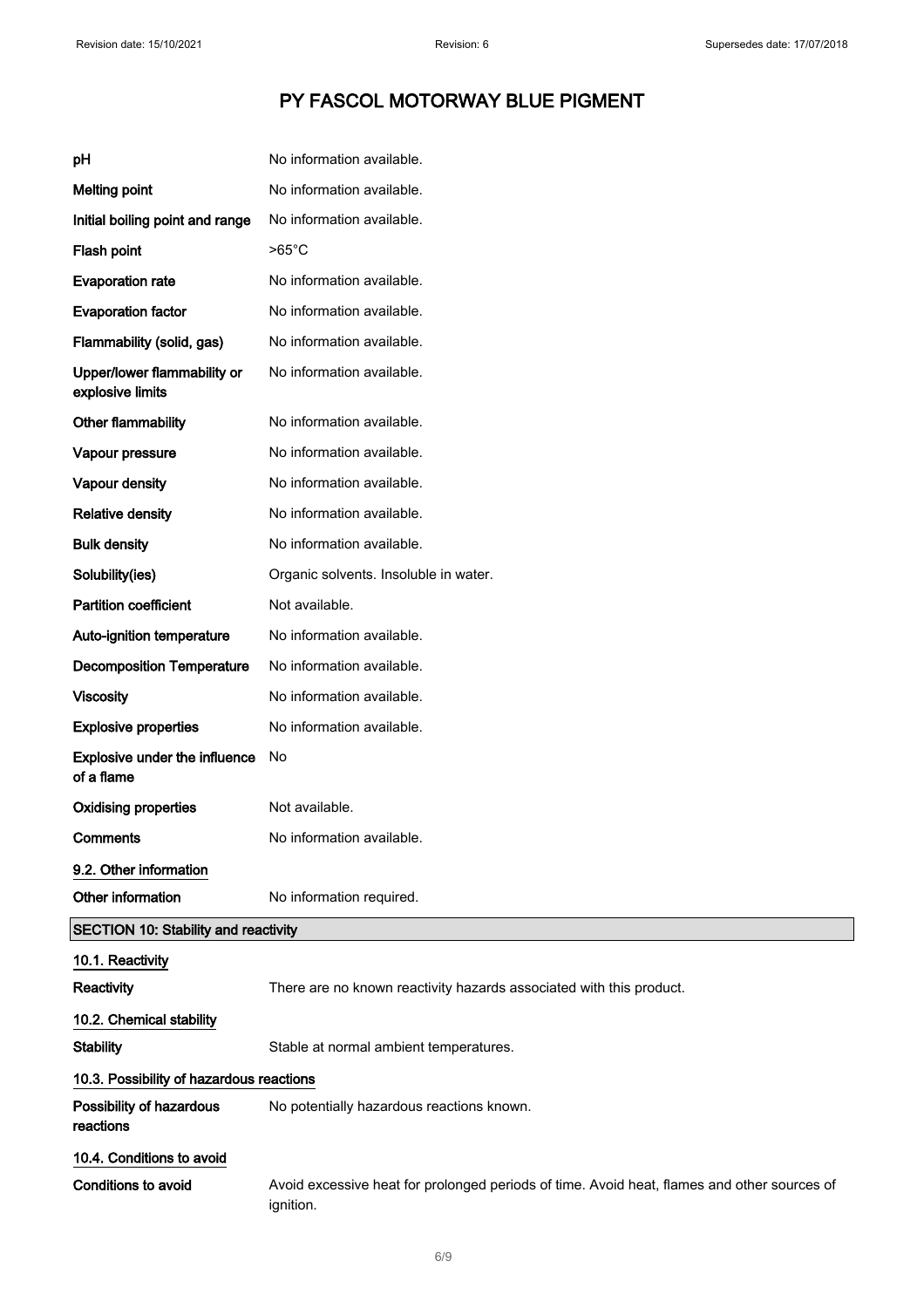# PY FASCOL MOTORWAY BLUE PIGMENT

# 10.5. Incompatible materials

Materials to avoid No information available.

### 10.6. Hazardous decomposition products

Hazardous decomposition products Thermal decomposition may lead to formation of a multiplicity of compounds some of which may be hazardous. With incomplete combustion smoke and hazardous fumes and gases , including carbon monoxide, may be formed.

# SECTION 11: Toxicological information

| 11.1. Information on toxicological effects      |                 |                                                                                                                                                                                                                                                                                                                                                                                                                                                                                                                                 |
|-------------------------------------------------|-----------------|---------------------------------------------------------------------------------------------------------------------------------------------------------------------------------------------------------------------------------------------------------------------------------------------------------------------------------------------------------------------------------------------------------------------------------------------------------------------------------------------------------------------------------|
| <b>Toxicological effects</b>                    | Not classified. |                                                                                                                                                                                                                                                                                                                                                                                                                                                                                                                                 |
| Acute toxicity - oral                           |                 |                                                                                                                                                                                                                                                                                                                                                                                                                                                                                                                                 |
| Notes (oral LD <sub>50</sub> )                  | Not relevant.   |                                                                                                                                                                                                                                                                                                                                                                                                                                                                                                                                 |
| Acute toxicity - dermal                         |                 |                                                                                                                                                                                                                                                                                                                                                                                                                                                                                                                                 |
| Notes (dermal LD <sub>50</sub> )                | Not relevant.   |                                                                                                                                                                                                                                                                                                                                                                                                                                                                                                                                 |
| Acute toxicity - inhalation                     |                 |                                                                                                                                                                                                                                                                                                                                                                                                                                                                                                                                 |
| Notes (inhalation LC <sub>50</sub> )            | Not relevant.   |                                                                                                                                                                                                                                                                                                                                                                                                                                                                                                                                 |
| Acute and chronic health<br>hazards             |                 | No specific health hazards known.                                                                                                                                                                                                                                                                                                                                                                                                                                                                                               |
| Toxicological information on ingredients.       |                 |                                                                                                                                                                                                                                                                                                                                                                                                                                                                                                                                 |
|                                                 |                 | <b>BARIUM SULPHATE</b>                                                                                                                                                                                                                                                                                                                                                                                                                                                                                                          |
| Acute toxicity - oral                           |                 |                                                                                                                                                                                                                                                                                                                                                                                                                                                                                                                                 |
| Acute toxicity oral (LD <sub>50</sub><br>mg/kg) |                 | 5,000.0                                                                                                                                                                                                                                                                                                                                                                                                                                                                                                                         |
| <b>Species</b>                                  |                 | Rat                                                                                                                                                                                                                                                                                                                                                                                                                                                                                                                             |
| ATE oral (mg/kg)                                |                 | 5,000.0                                                                                                                                                                                                                                                                                                                                                                                                                                                                                                                         |
|                                                 |                 | <b>CARBON BLACK</b>                                                                                                                                                                                                                                                                                                                                                                                                                                                                                                             |
| Acute toxicity - oral                           |                 |                                                                                                                                                                                                                                                                                                                                                                                                                                                                                                                                 |
| Notes (oral LD <sub>50</sub> )                  |                 | LD <sub>50</sub> >8000 mg/kg, Oral, Rat                                                                                                                                                                                                                                                                                                                                                                                                                                                                                         |
| Germ cell mutagenicity                          |                 |                                                                                                                                                                                                                                                                                                                                                                                                                                                                                                                                 |
| Summary                                         |                 | In vivo mutagenicity in rats occurs by mechanisms secondary<br>to a threshold effect and is a consequence of "lung overload," which leads to<br>chronic inflammation and the release of genotoxic oxygen species. This<br>mechanism is considered to be a secondary genotoxic effect and, thus,<br>carbon black itself would not be considered to be mutagenic.                                                                                                                                                                 |
| Genotoxicity - in vitro                         |                 | Carbon black is not suitable to be tested directly in bacterial (Ames<br>test) and other in vitro systems because of its insolubility. However, when<br>organic solvent extracts of carbon black have been tested, results showed no<br>mutagenic effects. Organic solvent extracts of carbon black can contain<br>traces of polycyclic aromatic hydrocarbons (PAHs). A study to examine the<br>bioavailability of these PAHs showed that they are very tightly bound to<br>carbon black and are not bioavailable (Borm, 2005). |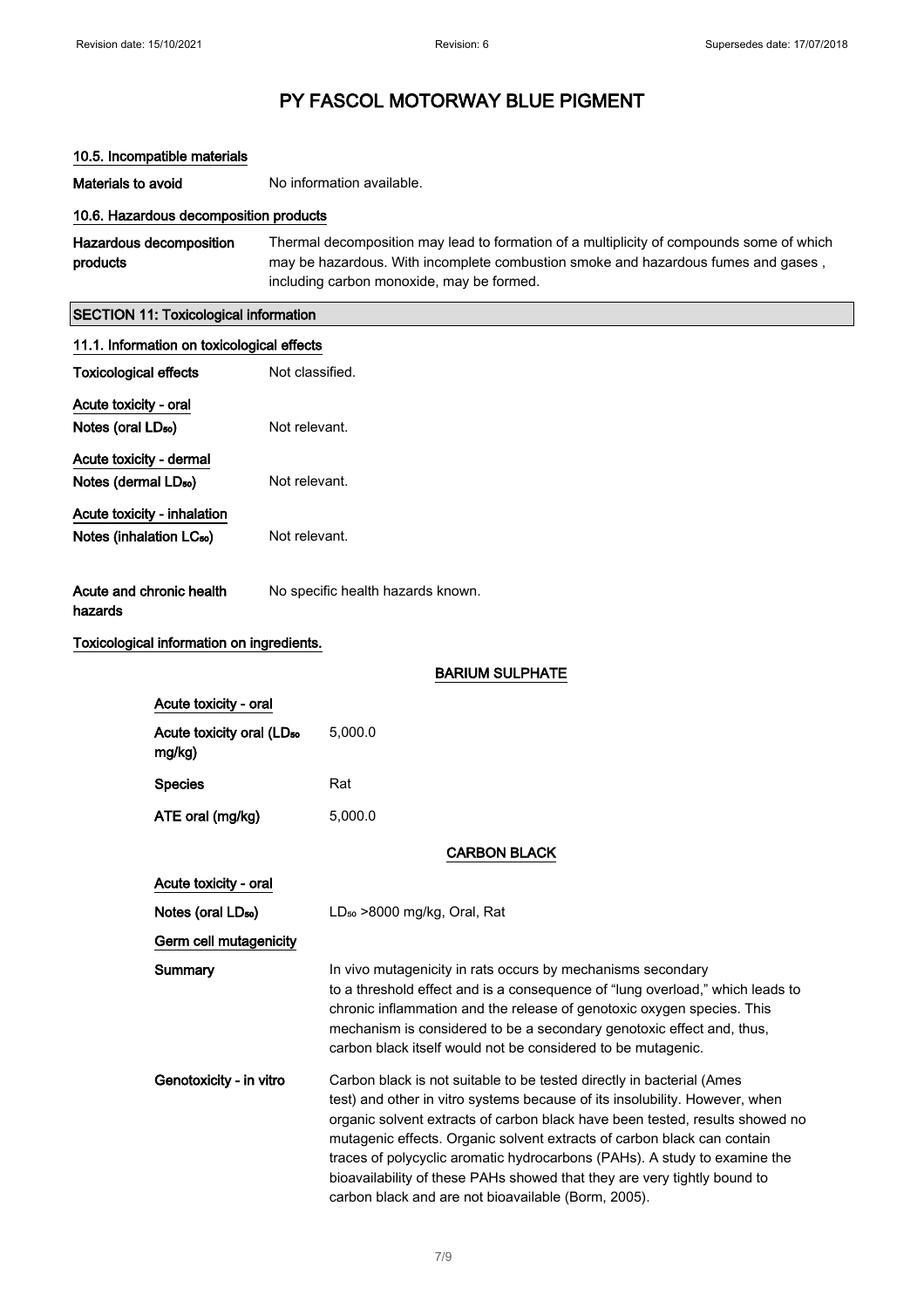| Genotoxicity - in vivo                       | In an experimental investigation, mutational changes in the hprt ene<br>were reported in alveolar epithelial cells in the rat following inhalation<br>exposure to carbon black (Driscoll, 1997). This observation is considered to<br>be rat-specific and a consequence of "lung overload," which leads to chronic<br>inflammation and release of reactive oxygen species. This is considered to be<br>a secondary genotoxic effect and, thus, carbon black itself would not be<br>considered to be mutagenic. |  |
|----------------------------------------------|----------------------------------------------------------------------------------------------------------------------------------------------------------------------------------------------------------------------------------------------------------------------------------------------------------------------------------------------------------------------------------------------------------------------------------------------------------------------------------------------------------------|--|
| Carcinogenicity                              |                                                                                                                                                                                                                                                                                                                                                                                                                                                                                                                |  |
| <b>IARC</b> carcinogenicity                  | IARC Group 2B Possibly carcinogenic to humans.                                                                                                                                                                                                                                                                                                                                                                                                                                                                 |  |
| <b>SECTION 12: Ecological information</b>    |                                                                                                                                                                                                                                                                                                                                                                                                                                                                                                                |  |
| Ecotoxicity                                  | Not regarded as dangerous for the environment.                                                                                                                                                                                                                                                                                                                                                                                                                                                                 |  |
| 12.1. Toxicity                               |                                                                                                                                                                                                                                                                                                                                                                                                                                                                                                                |  |
| <b>Toxicity</b>                              | Not considered toxic to fish.                                                                                                                                                                                                                                                                                                                                                                                                                                                                                  |  |
| 12.2. Persistence and degradability          |                                                                                                                                                                                                                                                                                                                                                                                                                                                                                                                |  |
|                                              | Persistence and degradability There are no data on the degradability of this product.                                                                                                                                                                                                                                                                                                                                                                                                                          |  |
| 12.3. Bioaccumulative potential              |                                                                                                                                                                                                                                                                                                                                                                                                                                                                                                                |  |
| <b>Partition coefficient</b>                 | Not available.                                                                                                                                                                                                                                                                                                                                                                                                                                                                                                 |  |
| 12.4. Mobility in soil                       |                                                                                                                                                                                                                                                                                                                                                                                                                                                                                                                |  |
| <b>Mobility</b>                              | No information available.                                                                                                                                                                                                                                                                                                                                                                                                                                                                                      |  |
| 12.5. Results of PBT and vPvB assessment     |                                                                                                                                                                                                                                                                                                                                                                                                                                                                                                                |  |
| <b>Results of PBT and vPvB</b><br>assessment | No information available.                                                                                                                                                                                                                                                                                                                                                                                                                                                                                      |  |
| 12.6. Other adverse effects                  |                                                                                                                                                                                                                                                                                                                                                                                                                                                                                                                |  |
| Other adverse effects                        | None known.                                                                                                                                                                                                                                                                                                                                                                                                                                                                                                    |  |
| <b>SECTION 13: Disposal considerations</b>   |                                                                                                                                                                                                                                                                                                                                                                                                                                                                                                                |  |
| 13.1. Waste treatment methods                |                                                                                                                                                                                                                                                                                                                                                                                                                                                                                                                |  |
| <b>Disposal methods</b>                      | Dispose of waste to licensed waste disposal site in accordance with the requirements of the<br>local Waste Disposal Authority. Empty containers should be taken to an approved waste<br>handling site for recycling or disposal.                                                                                                                                                                                                                                                                               |  |
| <b>SECTION 14: Transport information</b>     |                                                                                                                                                                                                                                                                                                                                                                                                                                                                                                                |  |
| General                                      | The product is not covered by international regulations on the transport of dangerous goods<br>(IMDG, IATA, ADR/RID).                                                                                                                                                                                                                                                                                                                                                                                          |  |
| 14.1. UN number                              |                                                                                                                                                                                                                                                                                                                                                                                                                                                                                                                |  |
| Not applicable.                              |                                                                                                                                                                                                                                                                                                                                                                                                                                                                                                                |  |
| 14.2. UN proper shipping name                |                                                                                                                                                                                                                                                                                                                                                                                                                                                                                                                |  |
| Not applicable.                              |                                                                                                                                                                                                                                                                                                                                                                                                                                                                                                                |  |
| 14.3. Transport hazard class(es)             |                                                                                                                                                                                                                                                                                                                                                                                                                                                                                                                |  |
| Not applicable.                              |                                                                                                                                                                                                                                                                                                                                                                                                                                                                                                                |  |
| 14.4. Packing group                          |                                                                                                                                                                                                                                                                                                                                                                                                                                                                                                                |  |